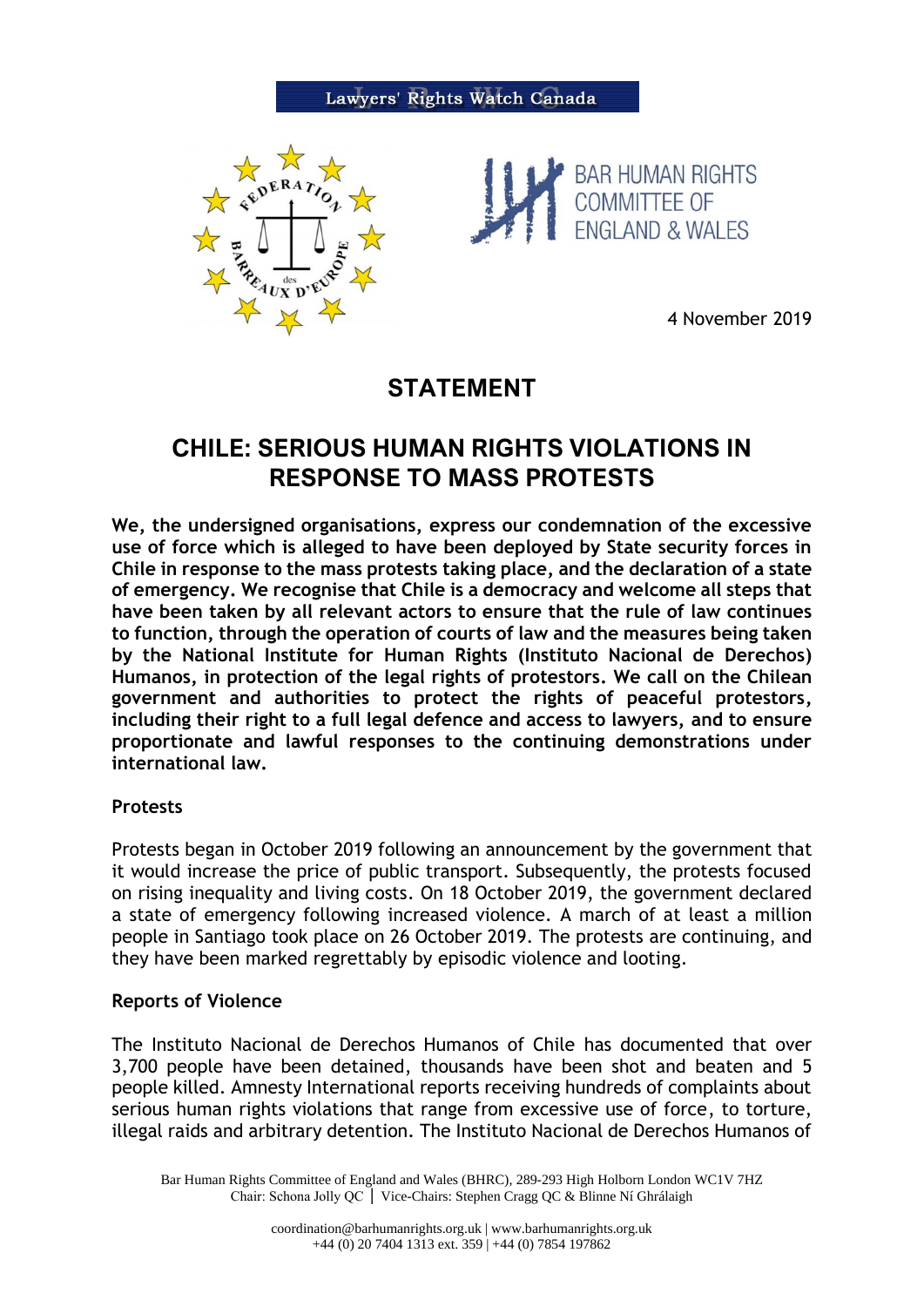Chile has filed nearly 140 cases for the excessive use of force against protesters which include allegations of beatings, physical and verbal abuse, forced undressing and wounding with pellets. There are multiple reports on social media which give credibility to allegations of serious human rights violations by State security forces, including the widespread use of pellet rounds. The most recent reports, including those from the Defensoria Jurídica Universidad de Chile, suggest that the use of force continues to be disproportionate and alarming in its deployment by the Carabineros against protestors.

## **Access to Lawyers**

There are serious reports, including from the Defensoria Jurídica Universidad de Chile, that individuals have been, and continue to be arbitrarily deprived of access to legal advice and representation in police stations. There are further reports of mistreatment amongst vulnerable groups, including children.

#### **International Law**

Chile is a party to both the International Covenant on Civil and Political Rights (ICCPR) and the American Convention on Human Rights (American Convention), both of which guarantee all the relevant human rights alleged to have been violated, including rights to life, liberty and security of person, freedom from arbitrary detention and the right of peaceful assembly.

Article 5 of the American Convention, in particular, requires Chile as a State Party to ensure that every person has the right to have his/her physical, mental, and moral integrity respected.

The UN Basic Principles on the Use of Force and Firearms by Law Enforcement Officials ('the Basic Principles') require that law enforcement officials, in carrying out their duty to maintain public order and safety, shall, as far as possible, apply non-violent means before resorting to the use of force and firearms. They must exercise restraint in the use of force and firearms, and where such use is unavoidable to maintain peace, they must use only "the minimum extent necessary", acting in proportion to the seriousness of the offence. Exceptional circumstances such as internal political instability or any other public emergency may not be invoked to justify any departure from these basic principles. Whilst the use of so-called nonlethal weapons to control and disperse unlawful assemblies may be permitted, it must be used in accordance with international norms and standards. Instead, there have been multiple and credible reports that the force used by State security agents was excessive, disproportionate, unnecessary and directly endangered the lives and safety of protestors.

We recognise that the courts are functioning through this period of upheaval in Chile and welcome all steps taken to ensure that the rule of law continues to function in a meaningful way to ensure that the human rights of protestors, and Chilean civil society, are protected. We urge the Chilean authorities to take urgent steps to protect the fundamental rights of peaceful protest and freedom of assembly, which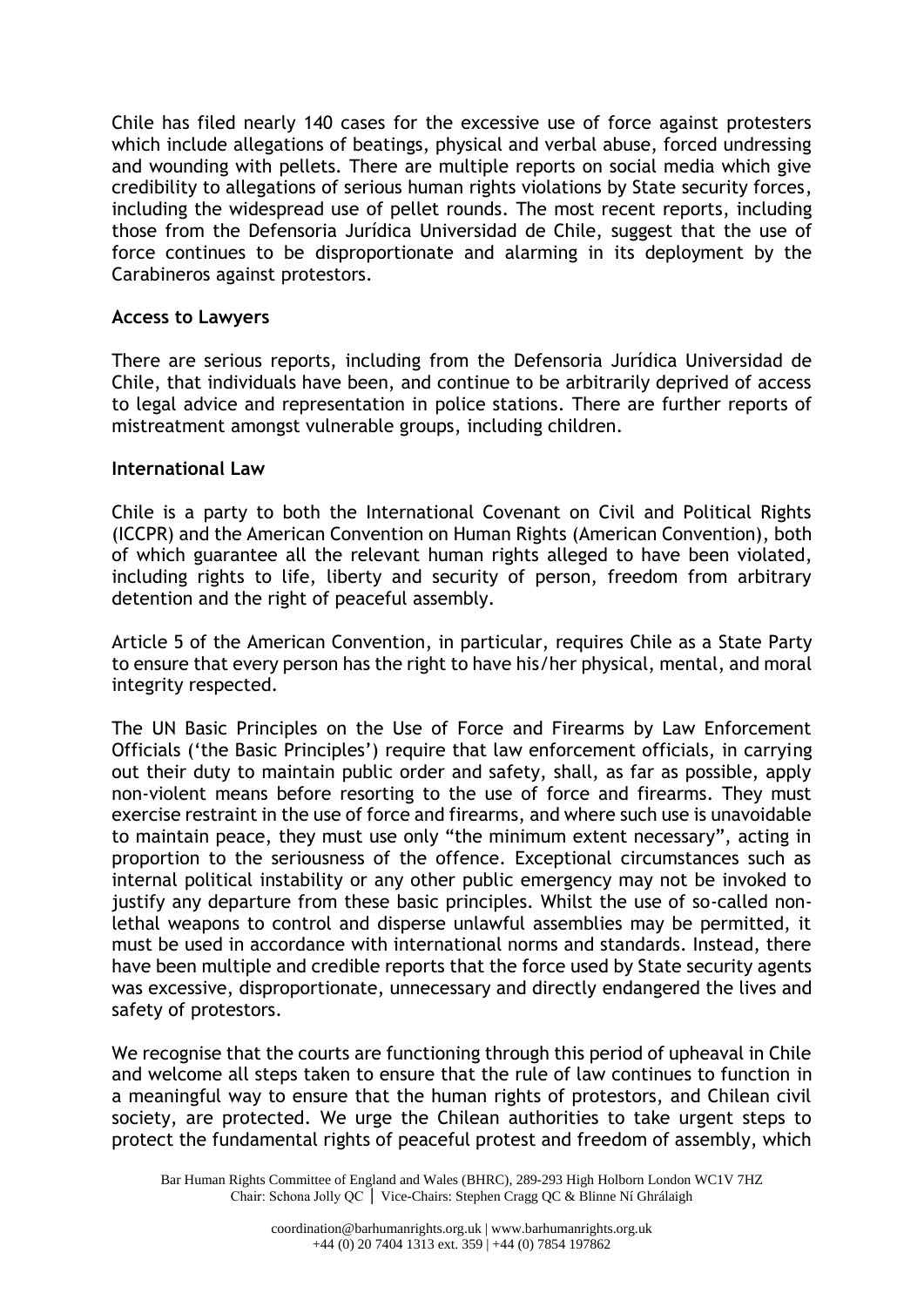are cornerstones of a democratic society, and to ensure that attempts to ensure public order comply fully with international law. Furthermore, all actions that have led to injury or death, must be subjected to independent, impartial and transparent investigation so that violations can be identified and remedied.

#### **Investigating Teams**

The ICCPR and the American Convention require the State to investigate cases of violations of these rights. Further, the Basic Principles require governments to ensure that arbitrary or abusive use of force and firearms by law enforcement officials is punished as a criminal offence under their law. We welcome the arrival of the UN team to investigate these alleged grave human rights violations and urge the Chilean authorities to fully cooperate with their investigations, and those of the National Institute of Human Rights (Instituto Nacional de Derechos Humanos) in their pursuit of accountability through the courts for such alleged violations.

#### **Recommendations**

The undersigned organisations and individuals urge the Government of Chile to:

- 1. Take all proportionate and lawful measures to guarantee the safety of the protestors and to ensure the rights to freedom of assembly and expression are protected in a meaningful, safe and proportionate manner;
- 2. Reinstate measures immediately to ensure that all protestors, or persons caught up in the protests, who are detained by the police are not deprived of their legal right to representation, and access to lawyers, within police systems through the system of registration;
- 3. Engage in effective and inclusive dialogue conducted with all actors involved in good faith, as called for by the Inter-American Commission on Human Rights and the UN Office of the High Commissioner
- 4. Refrain from antagonistic and polarising language and condemn all attacks against protestors, be they carried out by the police, military or other arm of the State or by other actors, including members of the public; and,
- 5. Investigate promptly, effectively, thoroughly and independently all alleged human rights violations against the protestors, with the aim of identifying state and non-state actors responsible for violations and ensuring that they are held accountable in proceedings that respect international fair trial standards.

## **UNDERSIGNED ORGANISATIONS**

BAR HUMAN RIGHTS COMMITTEE OF ENGLAND & WALES (BHRC) Chair: Schona Jolly QC

Bar Human Rights Committee of England and Wales (BHRC), 289-293 High Holborn London WC1V 7HZ Chair: Schona Jolly QC │ Vice-Chairs: Stephen Cragg QC & Blinne Ní Ghrálaigh